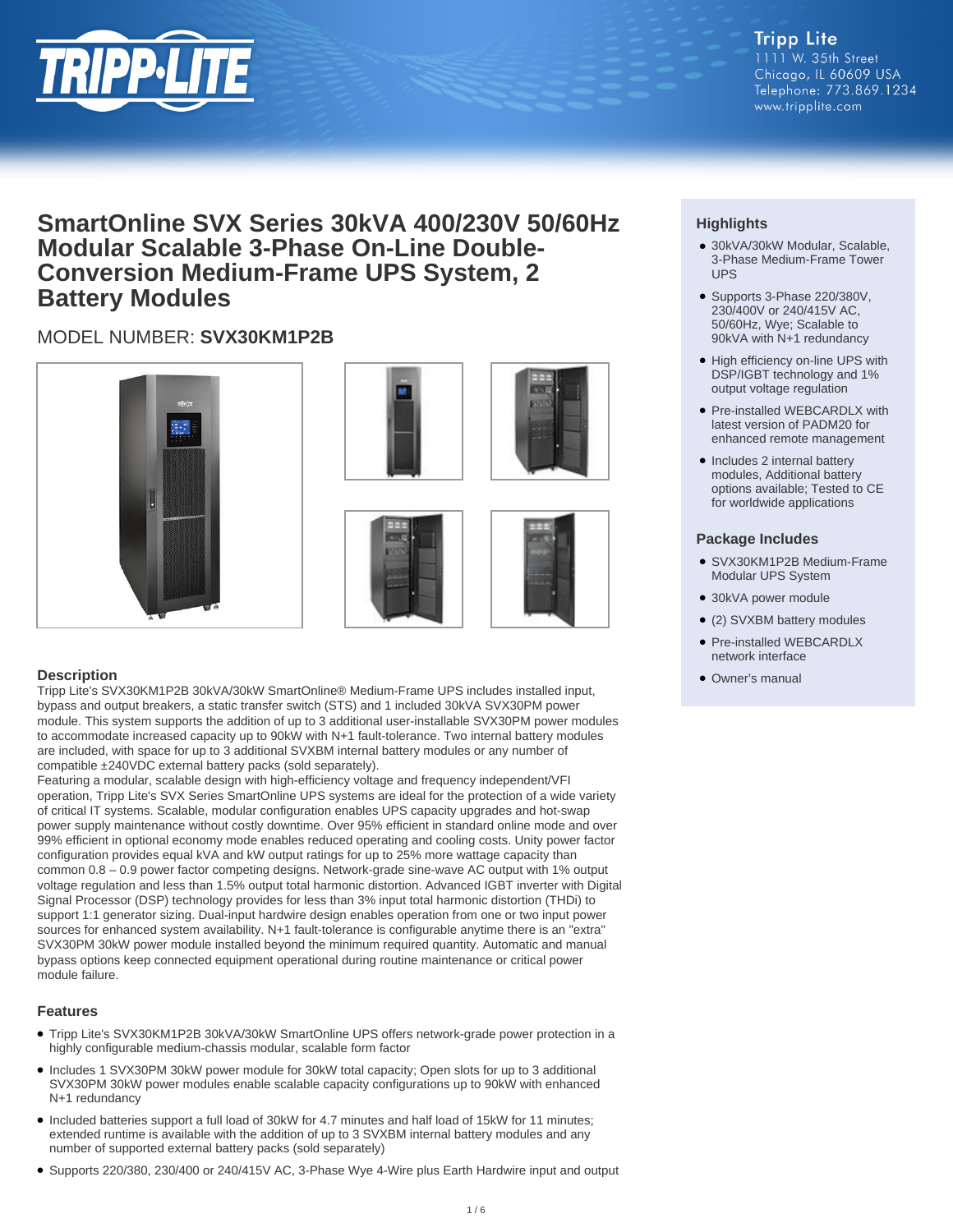

wiring

- Tested to CE for worldwide applications
- Pre-installed WEBCARDLX with the latest version of PowerAlert Device Manager firmware (PADM20) provides enhanced remote management capabilities
- PADM20 and PowerAlert Element Manager (PAEM) form a powerful tool for expanding maintenance functions in large installations, including firmware update checks and backup and restoration of device configurations
- Serial port enables unattended shutdown and UPS monitoring ability
- Modular configuration with hot-swappable power modules enables easy and fast maintenance with zero downtime
- Wide input voltage operating range enables full continuous online operation during brownouts as low as 120V (Ph-N) and overvoltages up to 276 (Ph-N)
- Narrow output voltage operating range regulates output voltage within 1% of the selected 220/230/240 nominal output voltage in online, double-conversion mode
- Over 95% efficient in online, double-conversion mode and over 99% efficient in optional economy-mode enables reduced operating and cooling costs
- Less than 3% input Total Harmonic Distortion (THDi) prevents the need to oversize generator systems relative to UPS capacity
- Dual hardwire input design enables operation from one or two input power sources
- Front panel combination LCD/LED display offers full UPS condition and status reporting plus additional configuration options

| <b>OVERVIEW</b>                    |                                                                                                                        |
|------------------------------------|------------------------------------------------------------------------------------------------------------------------|
| <b>UPC Code</b>                    | 037332206039                                                                                                           |
| <b>UPS Type</b>                    | On-Line                                                                                                                |
| <b>INPUT</b>                       |                                                                                                                        |
| Rated input current (Maximum Load) | 30kVA Configuration: 55A; Maximum 90kVA N+1 Medium Chassis Configuration: 165A; 40A maximum inrush<br>current          |
| Nominal Input Voltage(s) Supported | 220/380V 3-PH Wye; 230/400V 3-PH Wye; 240/415V 3-PH Wye                                                                |
| Nominal Input Voltage Description  | Set of two hardwire input connections enables 3-Phase Wye, 4 wire (3P, N, E) inputs from two separate power<br>sources |
| <b>UPS Input Connection Type</b>   | Hardwire                                                                                                               |
| <b>Input Circuit Breakers</b>      | MAIN and ALTERNATE AC inputs are each protected by 400A 3 pole magnetic breakers                                       |
| Input Phase                        | 3-Phase                                                                                                                |
| Input Frequency                    | 40 to 70Hz (online mode); 50/60Hz Auto-selectable                                                                      |
| Power Factor (Input)               | Greater than 0.99 (full load)                                                                                          |
| <b>THDi</b>                        | Less than 3% (full linear load)                                                                                        |
| <b>OUTPUT</b>                      |                                                                                                                        |
| Output Volt Amp Capacity (VA)      | 30000                                                                                                                  |
| Output Capacity (kVA)              | 30                                                                                                                     |

# **Specifications**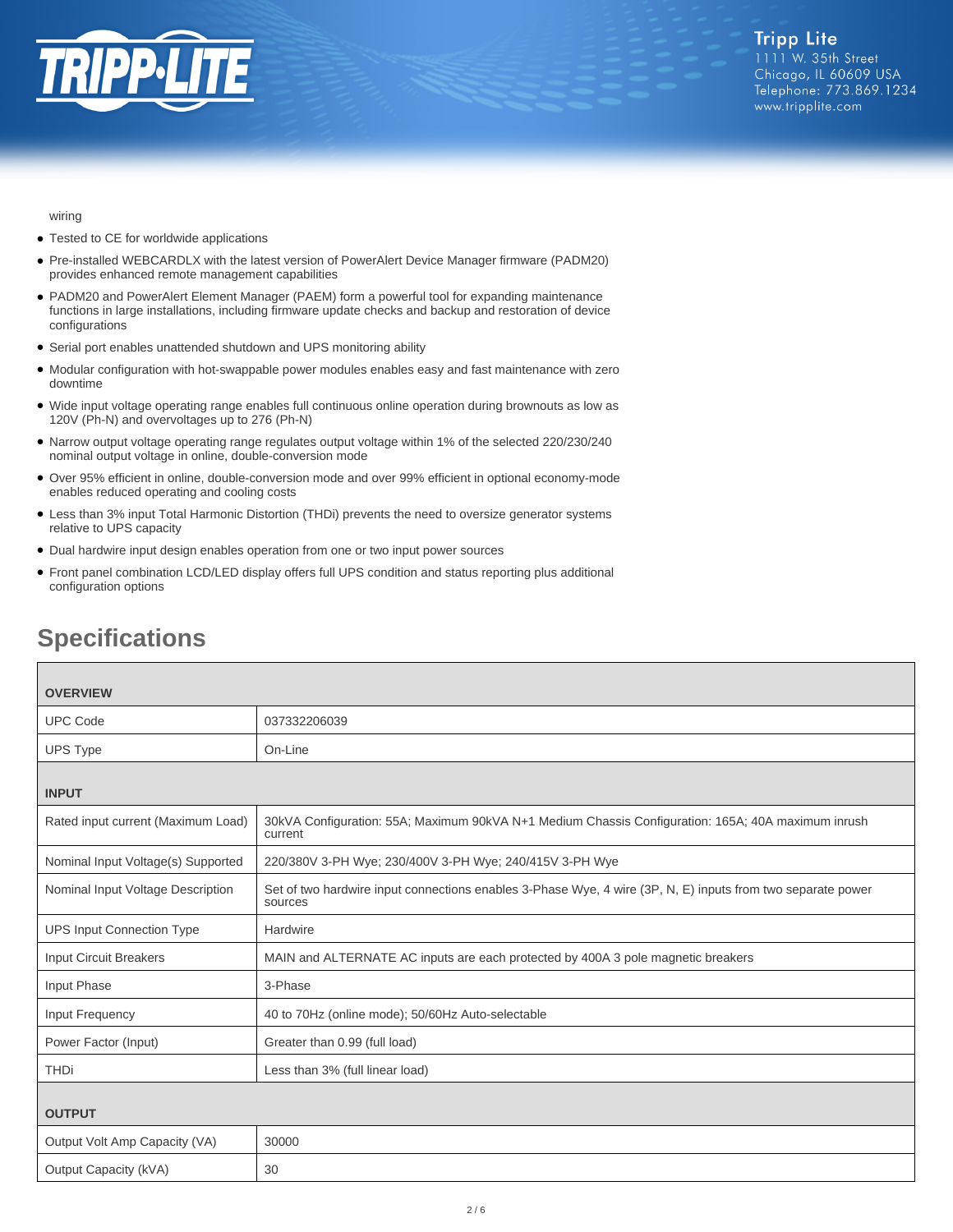

| <b>Output Watt Capacity (Watts)</b>    | 30000                                                                                                                                                                                                                                                                                                                                                                                                                                                                                                                                                                                                                                                                                                                                                                                                                                                                                                                                                                                                                                                                                                              |
|----------------------------------------|--------------------------------------------------------------------------------------------------------------------------------------------------------------------------------------------------------------------------------------------------------------------------------------------------------------------------------------------------------------------------------------------------------------------------------------------------------------------------------------------------------------------------------------------------------------------------------------------------------------------------------------------------------------------------------------------------------------------------------------------------------------------------------------------------------------------------------------------------------------------------------------------------------------------------------------------------------------------------------------------------------------------------------------------------------------------------------------------------------------------|
| Output kW Capacity (kW)                | 30                                                                                                                                                                                                                                                                                                                                                                                                                                                                                                                                                                                                                                                                                                                                                                                                                                                                                                                                                                                                                                                                                                                 |
| <b>Output Capacity Details</b>         | OVERLOAD CAPABILITY: Supports 105-110% load for 1 hour, 111-125% load for 10 minutes, 126-150% for 1<br>minute and Over 150% for 200ms before switching to Bypass; Online operation resumes when load is reduced to<br>100% or less                                                                                                                                                                                                                                                                                                                                                                                                                                                                                                                                                                                                                                                                                                                                                                                                                                                                                |
| Power Factor                           | 1.0                                                                                                                                                                                                                                                                                                                                                                                                                                                                                                                                                                                                                                                                                                                                                                                                                                                                                                                                                                                                                                                                                                                |
| <b>Crest Factor</b>                    | 3:1                                                                                                                                                                                                                                                                                                                                                                                                                                                                                                                                                                                                                                                                                                                                                                                                                                                                                                                                                                                                                                                                                                                |
| <b>Nominal Voltage Details</b>         | Output THD full resistive load: <1.5%; Output THD non-linear load: <4%; Max DC offset: ±50mV; Max Phase angle<br>deviation: 2°; Max Voltage unbalance deviation: 1%; Output short-circuit protection included                                                                                                                                                                                                                                                                                                                                                                                                                                                                                                                                                                                                                                                                                                                                                                                                                                                                                                      |
| <b>Frequency Compatibility</b>         | 50 / 60 Hz; Supports 50 to 60 Hz and 60 to 50 Hz conversion                                                                                                                                                                                                                                                                                                                                                                                                                                                                                                                                                                                                                                                                                                                                                                                                                                                                                                                                                                                                                                                        |
| <b>Frequency Compatibility Details</b> | Auto-selectable, user adjustable                                                                                                                                                                                                                                                                                                                                                                                                                                                                                                                                                                                                                                                                                                                                                                                                                                                                                                                                                                                                                                                                                   |
| <b>Output Receptacle Details</b>       | Output wiring (3P, N, E)                                                                                                                                                                                                                                                                                                                                                                                                                                                                                                                                                                                                                                                                                                                                                                                                                                                                                                                                                                                                                                                                                           |
| <b>Output Circuit Breakers</b>         | 400A 3 pole magnetic breaker                                                                                                                                                                                                                                                                                                                                                                                                                                                                                                                                                                                                                                                                                                                                                                                                                                                                                                                                                                                                                                                                                       |
| Output AC Waveform (AC Mode)           | Pure Sine wave                                                                                                                                                                                                                                                                                                                                                                                                                                                                                                                                                                                                                                                                                                                                                                                                                                                                                                                                                                                                                                                                                                     |
| Output AC Waveform (Battery<br>Mode)   | Pure Sine wave                                                                                                                                                                                                                                                                                                                                                                                                                                                                                                                                                                                                                                                                                                                                                                                                                                                                                                                                                                                                                                                                                                     |
| Nominal Output Voltage(s)<br>Supported | 220/380V 3-PH Wye; 230/400V 3-PH Wye; 240/415V 3-PH Wye                                                                                                                                                                                                                                                                                                                                                                                                                                                                                                                                                                                                                                                                                                                                                                                                                                                                                                                                                                                                                                                            |
| <b>Output Receptacles</b>              | Hardwire                                                                                                                                                                                                                                                                                                                                                                                                                                                                                                                                                                                                                                                                                                                                                                                                                                                                                                                                                                                                                                                                                                           |
| <b>Output Voltage Regulation</b>       | ONLINE, FREQUENCY CONVERSION, BATTERY MODE: 220/230/240V ±1% typical (balanced load); ±2% typical<br>(unbalanced load); ECONOMY MODE: 220/230/240V ±15V; BYPASS MODE: +15% (default, adjustable to +10%,<br>$+15\%$ or $+20\%$ ), $-20\%$ (default, adjustable to $-10\%$ , $-20\%$ , $-30\%$ )                                                                                                                                                                                                                                                                                                                                                                                                                                                                                                                                                                                                                                                                                                                                                                                                                    |
| <b>Output Frequency Regulation</b>     | ONLINE MODE: Output frequency is $\pm 0.05$ Hz of input frequency when input is within $\pm 4$ Hz <sup>*</sup> of the configured<br>50/60Hz output setting; Output frequency is ±0.05Hz the configured 50/60Hz output setting when input is outside<br>±4Hz* of the configured 50/60Hz output setting; BATTERY MODE: Output frequency is ±0.1Hz of the configured<br>50/60Hz output setting; FREQUENCY CONVERTER MODE: Output frequency is ±0.1Hz of the configured 50/60Hz<br>output setting; ECONOMY MODE: Output frequency equals input frequency up to ±4Hz <sup>*</sup> of the configured 50/60Hz<br>output setting (UPS switches to Online mode if frequency goes outside of this range); BYPASS MODE: Output<br>frequency equals input frequency up to ±4Hz* of the configured 50/60Hz output setting (switches to STANDBY mode<br>if frequency goes outside of this range). *The TRACKING RANGE is factory set to ±4Hz and is user adjustable to<br>±1Hz, ±2Hz or ±4Hz; The selected TRACKING RANGE setting controls frequency output tolerances as described<br>above in Online, Economy and Bypass modes |
| <b>Output Amp Capacity</b>             | 45.6A (220/380V); 43.3A (230/400V); 41.7A (240/415V)                                                                                                                                                                                                                                                                                                                                                                                                                                                                                                                                                                                                                                                                                                                                                                                                                                                                                                                                                                                                                                                               |
| Individually Controllable Load Banks   | <b>No</b>                                                                                                                                                                                                                                                                                                                                                                                                                                                                                                                                                                                                                                                                                                                                                                                                                                                                                                                                                                                                                                                                                                          |
| Modular Upgrade Options                | Includes 1 SVX30PM 30kVA power module; Up to 3 additional SVX30PM 30kVA power modules can be added for<br>additional capacity or N+1 availability; Add 1 SVX30PM for 60kVA capacity (or 30kVA with N+1 redundancy); Add 2<br>SVX30PM for 90KVA capacity (or 60kVA with N+1 redundancy); Add 3 SVX30PM for 90kVA capacity with N+1<br>redundancy                                                                                                                                                                                                                                                                                                                                                                                                                                                                                                                                                                                                                                                                                                                                                                    |
| <b>BATTERY</b>                         |                                                                                                                                                                                                                                                                                                                                                                                                                                                                                                                                                                                                                                                                                                                                                                                                                                                                                                                                                                                                                                                                                                                    |
| Full Load Runtime (min.)               | 4.7 minutes (30kW)                                                                                                                                                                                                                                                                                                                                                                                                                                                                                                                                                                                                                                                                                                                                                                                                                                                                                                                                                                                                                                                                                                 |
| Half Load Runtime (min.)               | 11 minutes (15kW)                                                                                                                                                                                                                                                                                                                                                                                                                                                                                                                                                                                                                                                                                                                                                                                                                                                                                                                                                                                                                                                                                                  |
| <b>Expandable Battery Runtime</b>      | Supports extended runtime with optional external battery packs; 100A 3 pole 250VDC breaker recommended for<br>external battery                                                                                                                                                                                                                                                                                                                                                                                                                                                                                                                                                                                                                                                                                                                                                                                                                                                                                                                                                                                     |
| Expandable Runtime                     | Yes                                                                                                                                                                                                                                                                                                                                                                                                                                                                                                                                                                                                                                                                                                                                                                                                                                                                                                                                                                                                                                                                                                                |
| <b>Expandable Runtime Description</b>  | External battery pack wiring is contractor supplied; All external battery configurations require the disconnection of<br>internal battery modules                                                                                                                                                                                                                                                                                                                                                                                                                                                                                                                                                                                                                                                                                                                                                                                                                                                                                                                                                                  |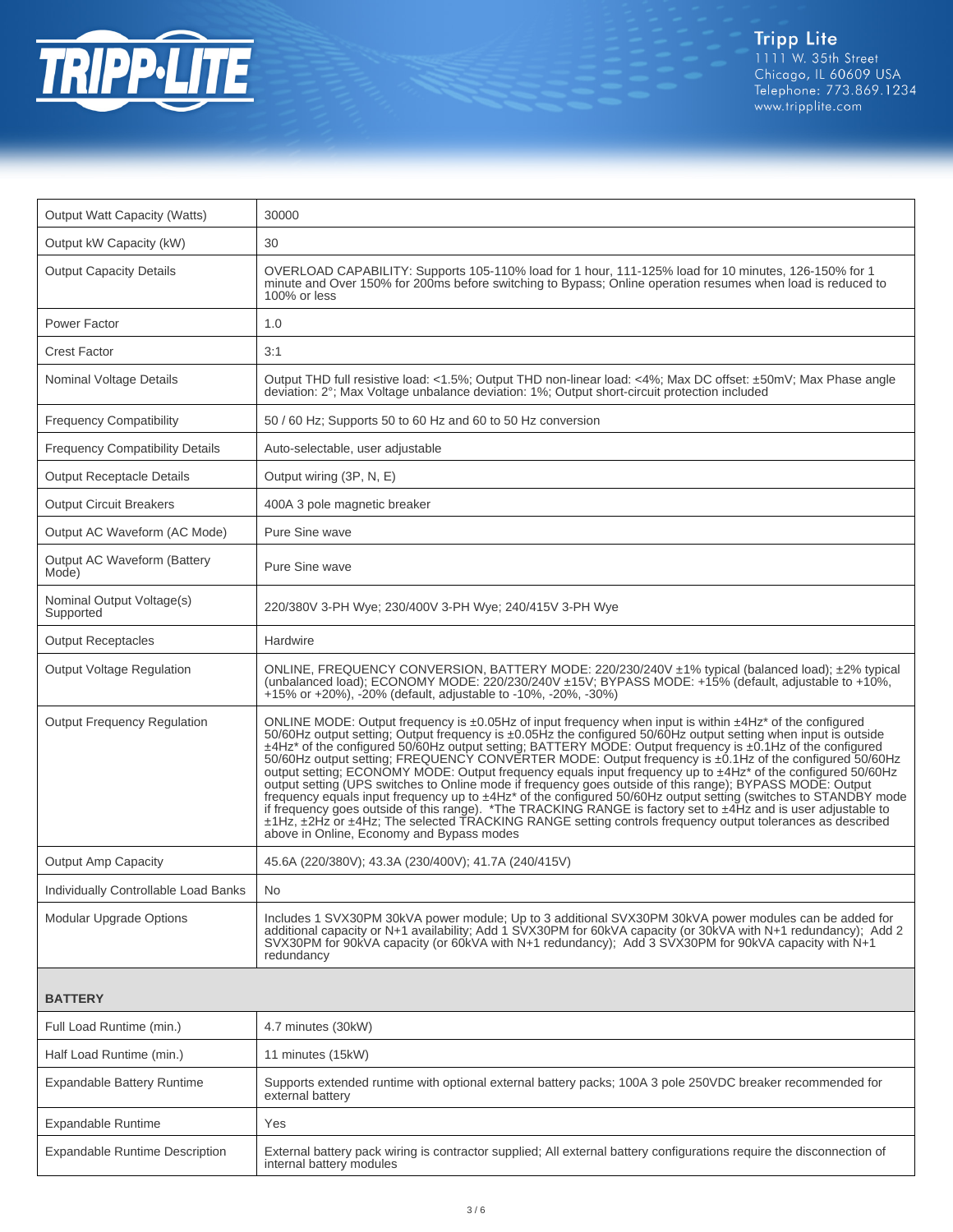

| <b>External Battery Pack Compatibility</b>    | <a class="productLink" href="//www.tripplite.com/External-Battery-Pack-3-Phase-UPS-&lt;br&gt;Systems~BP480V200">BP480V200</a> ; <a class="productLink" href="//www.tripplite.com/External-&lt;br&gt;Battery-Pack-3-Phase-UPS-Systems~BP480V300">BP480V300</a> :;  : <a <br="" class="productLink">href="//www.tripplite.com/External-Battery-Pack-3-Phase-UPS-Systems~BP480V400"&gt;BP480V400</a> :;<br>: <a class="productLink" href="//www.tripplite.com/External-Battery-Pack-3-Phase-UPS-&lt;br&gt;Systems~BP480V500">BP480V500</a> ; <a class="productLink" href="//www.tripplite.com/usb-&lt;br&gt;battery-pack-for-svx-series-3-phase~BP480V370">BP480V370</a> |  |
|-----------------------------------------------|-----------------------------------------------------------------------------------------------------------------------------------------------------------------------------------------------------------------------------------------------------------------------------------------------------------------------------------------------------------------------------------------------------------------------------------------------------------------------------------------------------------------------------------------------------------------------------------------------------------------------------------------------------------------------|--|
| DC System Voltage (VDC)                       | ±240VDC                                                                                                                                                                                                                                                                                                                                                                                                                                                                                                                                                                                                                                                               |  |
| Battery Recharge Rate (Included<br>Batteries) | User selectable charging current of 1A to 8A (2A factory setting); Recharge rate is dependent on number of external<br>battery packs connected and the selected charge current setting                                                                                                                                                                                                                                                                                                                                                                                                                                                                                |  |
| <b>Battery Replacement Description</b>        | Hot-swappable, replaceable batteries                                                                                                                                                                                                                                                                                                                                                                                                                                                                                                                                                                                                                                  |  |
| <b>VOLTAGE REGULATION</b>                     |                                                                                                                                                                                                                                                                                                                                                                                                                                                                                                                                                                                                                                                                       |  |
| <b>Voltage Regulation Description</b>         | Online, double-conversion power conditioning                                                                                                                                                                                                                                                                                                                                                                                                                                                                                                                                                                                                                          |  |
| Overvoltage Correction                        | Maintains continuous output in online mode, without using battery power, during overvoltages to 478V (Ph-Ph),<br>reducing output to within 1% of selected 380/220V, 400/230V, 415/240V nominal output voltage                                                                                                                                                                                                                                                                                                                                                                                                                                                         |  |
| <b>Undervoltage Correction</b>                | Maintains continuous output in online mode, without using battery power, during brownout/undervoltage conditions<br>to 305V (Ph-Ph) at full load and to 208V (Ph-Ph) at 70% output load or less, increasing output to within 1% of<br>selected 380/220V, 400/230V, 415/240V nominal output voltage                                                                                                                                                                                                                                                                                                                                                                    |  |
| <b>USER INTERFACE, ALERTS &amp; CONTROLS</b>  |                                                                                                                                                                                                                                                                                                                                                                                                                                                                                                                                                                                                                                                                       |  |
| Front Panel LCD Display                       | 145mm front panel LCD display with directional scroll and select buttons offers complete operating status display,<br>plus setting and selection options for all UPS functions                                                                                                                                                                                                                                                                                                                                                                                                                                                                                        |  |
| Switches                                      | Front panel buttons include ESC (menu escape), UP/LEFT (menu up / left), DOWN/RIGHT (menu down / right),                                                                                                                                                                                                                                                                                                                                                                                                                                                                                                                                                              |  |

|                        | ENTER (confirm selection), HOME (return to home screen) and POWER (on/off power control); Also includes<br>Manual Bypass switch                                                                                                                     |
|------------------------|-----------------------------------------------------------------------------------------------------------------------------------------------------------------------------------------------------------------------------------------------------|
| Alarm Cancel Operation | Audible alarms can be muted using on-screen prompts                                                                                                                                                                                                 |
| Audible Alarm          | Unique audible alarms for POWER ON / POWER OFF (alarm sounds for 2 seconds), BATTERY MODE (alarm<br>sounds every 2 seconds), LOW BATTERY (alarm sounds every 0.5 seconds), UPS ALARM (alarm sounds every 1<br>second), UPS FAULT (continuous alarm) |
| <b>LED</b> Indicators  | Front panel LED indicators represent INPUT (green), BYPASS (amber), INVERTER (green), BATTERY (red) and<br>ALARM (red)                                                                                                                              |

### **SURGE / NOISE SUPPRESSION**

| EMI / RFI AC Noise Suppression                | Yes                                                       |
|-----------------------------------------------|-----------------------------------------------------------|
| AC Suppression Joule Rating                   | 2496                                                      |
| AC Suppression Joule Rating<br><b>Details</b> | 2496 joules (Ph-E), 2496 joules (Ph-N), 1872 joules (N-E) |
| AC Suppression Response Time                  | Instantaneous                                             |

## **PHYSICAL**

| <b>Primary Form Factor</b>                                       | Tower |
|------------------------------------------------------------------|-------|
| Cooling Method                                                   | Fans  |
| Installation Form Factors Supported<br>with Included Accessories | Tower |
| Primary UPS Depth (mm)                                           | 1,100 |
| Primary UPS Height (mm)                                          | 2,010 |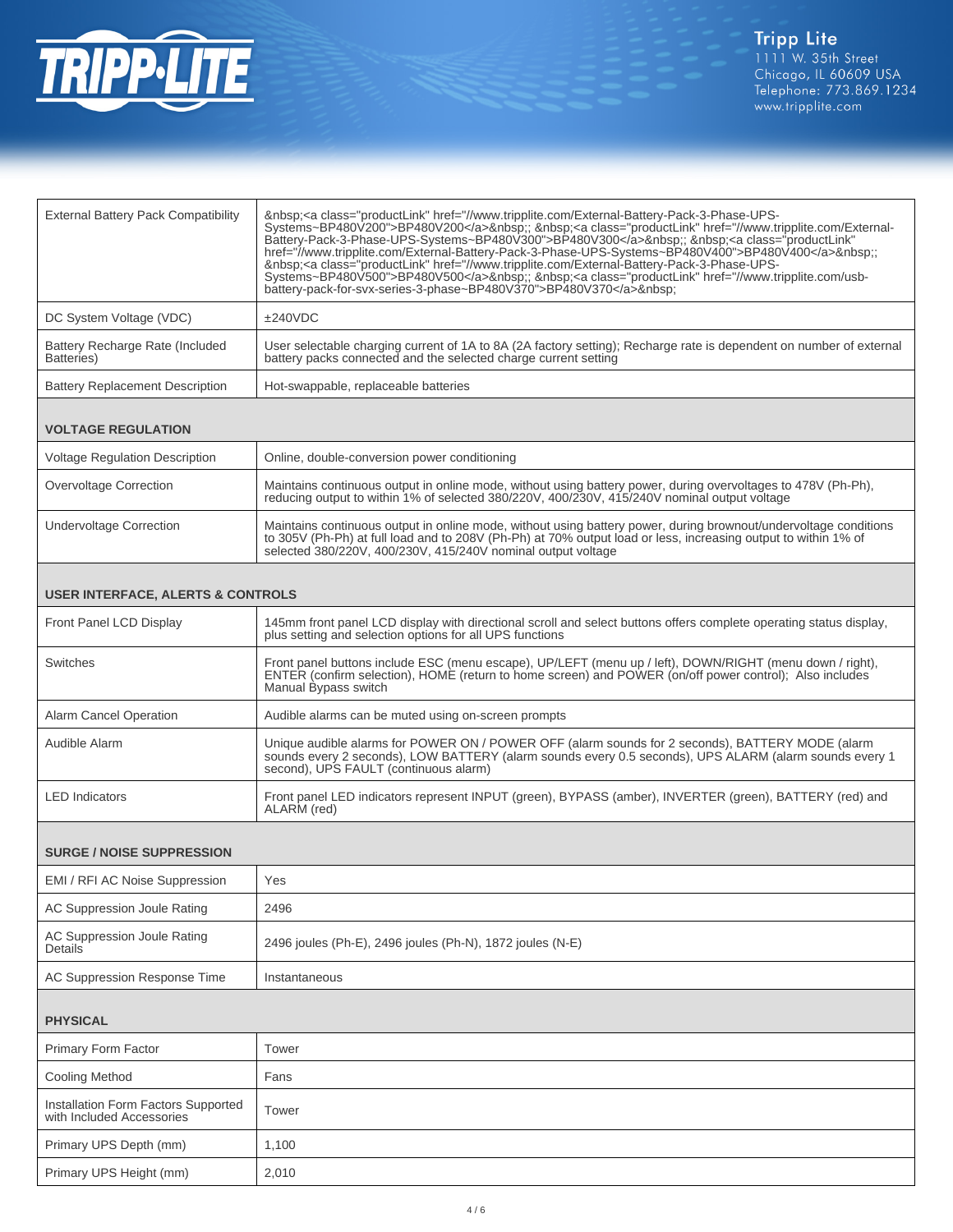

Tripp Lite<br>1111 W. 35th Street<br>Chicago, IL 60609 USA<br>Telephone: 773.869.1234<br>www.tripplite.com

| Primary UPS Width (mm)                           | 600                                                                                                                                                                                                                                                                                                                                                                                                                                                                 |
|--------------------------------------------------|---------------------------------------------------------------------------------------------------------------------------------------------------------------------------------------------------------------------------------------------------------------------------------------------------------------------------------------------------------------------------------------------------------------------------------------------------------------------|
| Shipping Dimensions (hwd / in.)                  | 85.62 x 29.52 x 48.03                                                                                                                                                                                                                                                                                                                                                                                                                                               |
| Shipping Dimensions (hwd / cm)                   | 217.47 x 74.98 x 122.00                                                                                                                                                                                                                                                                                                                                                                                                                                             |
| Shipping Weight (lbs.)                           | 1058.00                                                                                                                                                                                                                                                                                                                                                                                                                                                             |
| Shipping Weight (kg)                             | 479.90                                                                                                                                                                                                                                                                                                                                                                                                                                                              |
| <b>UPS Housing Material</b>                      | Steel                                                                                                                                                                                                                                                                                                                                                                                                                                                               |
| <b>UPS Power Module Dimensions</b><br>(hwd, cm)  | 200.99 x 59.99 x 109.98                                                                                                                                                                                                                                                                                                                                                                                                                                             |
| <b>UPS Power Module Dimensions</b><br>(hwd, in.) | 79.13 x 23.62 x 43.3                                                                                                                                                                                                                                                                                                                                                                                                                                                |
| UPS Power Module Weight (kg)                     | 516.64                                                                                                                                                                                                                                                                                                                                                                                                                                                              |
| UPS Power Module Weight (lbs.)                   | 1139                                                                                                                                                                                                                                                                                                                                                                                                                                                                |
| <b>ENVIRONMENTAL</b>                             |                                                                                                                                                                                                                                                                                                                                                                                                                                                                     |
| <b>Operating Temperature Range</b>               | 0° to +40°C (+32° to +104°F); De-rates to 90% capacity at 35°C / 95°F and 80% capacity at 40°C / 104°F                                                                                                                                                                                                                                                                                                                                                              |
| Storage Temperature Range                        | -15° to +60°C (+5° to +140°F)                                                                                                                                                                                                                                                                                                                                                                                                                                       |
| <b>Relative Humidity</b>                         | 0 to 95%, non-condensing                                                                                                                                                                                                                                                                                                                                                                                                                                            |
| AC Mode BTU / Hr. (Full Load)                    | 5615                                                                                                                                                                                                                                                                                                                                                                                                                                                                |
| AC Economy Mode BTU / Hr. (Full<br>Load)         | 711                                                                                                                                                                                                                                                                                                                                                                                                                                                                 |
| AC Mode Efficiency Rating (100%<br>Load)         | 95%                                                                                                                                                                                                                                                                                                                                                                                                                                                                 |
| AC Economy Mode Efficiency Rating<br>(100% Load) | 99%                                                                                                                                                                                                                                                                                                                                                                                                                                                                 |
| Audible Noise                                    | Less than 73 DBA front-side, 1m                                                                                                                                                                                                                                                                                                                                                                                                                                     |
| Operating Elevation (m)                          | Up to 1000m (At elevations over 1000m, output de-rates by 1% per 100m)                                                                                                                                                                                                                                                                                                                                                                                              |
| <b>COMMUNICATIONS</b>                            |                                                                                                                                                                                                                                                                                                                                                                                                                                                                     |
| Network Management Cards                         | <a class="productLink" href="//www.tripplite.com/Web-Management-Accessory-&lt;br&gt;Card~WEBCARDLX">WEBCARDLX</a> :;  : <a <br="" class="productLink">href="//www.tripplite.com/Programmable-RS-485-Management-Accessory-Card-for-Select-3-Phase-UPS-<br/>Systems~MODBUSCARDSV"&gt;MODBUSCARDSV</a> ; <a <br="" class="productLink">href="//www.tripplite.com/Programmable-Relay-I-O-Card-Tripp-Lite-SVTX-SVX-SV-UPS-<br/>Systems~RELAYCARDSV"&gt;RELAYCARDSV</a> : |
| Network Monitoring Port Description              | Includes pre-installed Tripp Lite WEBCARDLX network interface                                                                                                                                                                                                                                                                                                                                                                                                       |
| <b>PowerAlert Software</b>                       | For local monitoring via the UPS's built-in communication ports, download PowerAlert Local software at<br>https://www.tripplite.com/poweralert                                                                                                                                                                                                                                                                                                                      |
| <b>Communications Cable</b>                      | DB9 cabling included                                                                                                                                                                                                                                                                                                                                                                                                                                                |
| <b>SNMP Compatibility</b>                        | Includes pre-installed <a class="productLink" href="//www.tripplite.com/Web-Management-Accessory-&lt;br&gt;Card~WEBCARDLX">WEBCARDLX</a> network interface card                                                                                                                                                                                                                                                                                                     |
| Communications Interface                         | DB9 Serial; EPO (emergency power off); Pre-installed network card; Slot for SNMP/Web interface                                                                                                                                                                                                                                                                                                                                                                      |
| <b>LINE / BATTERY TRANSFER</b>                   |                                                                                                                                                                                                                                                                                                                                                                                                                                                                     |